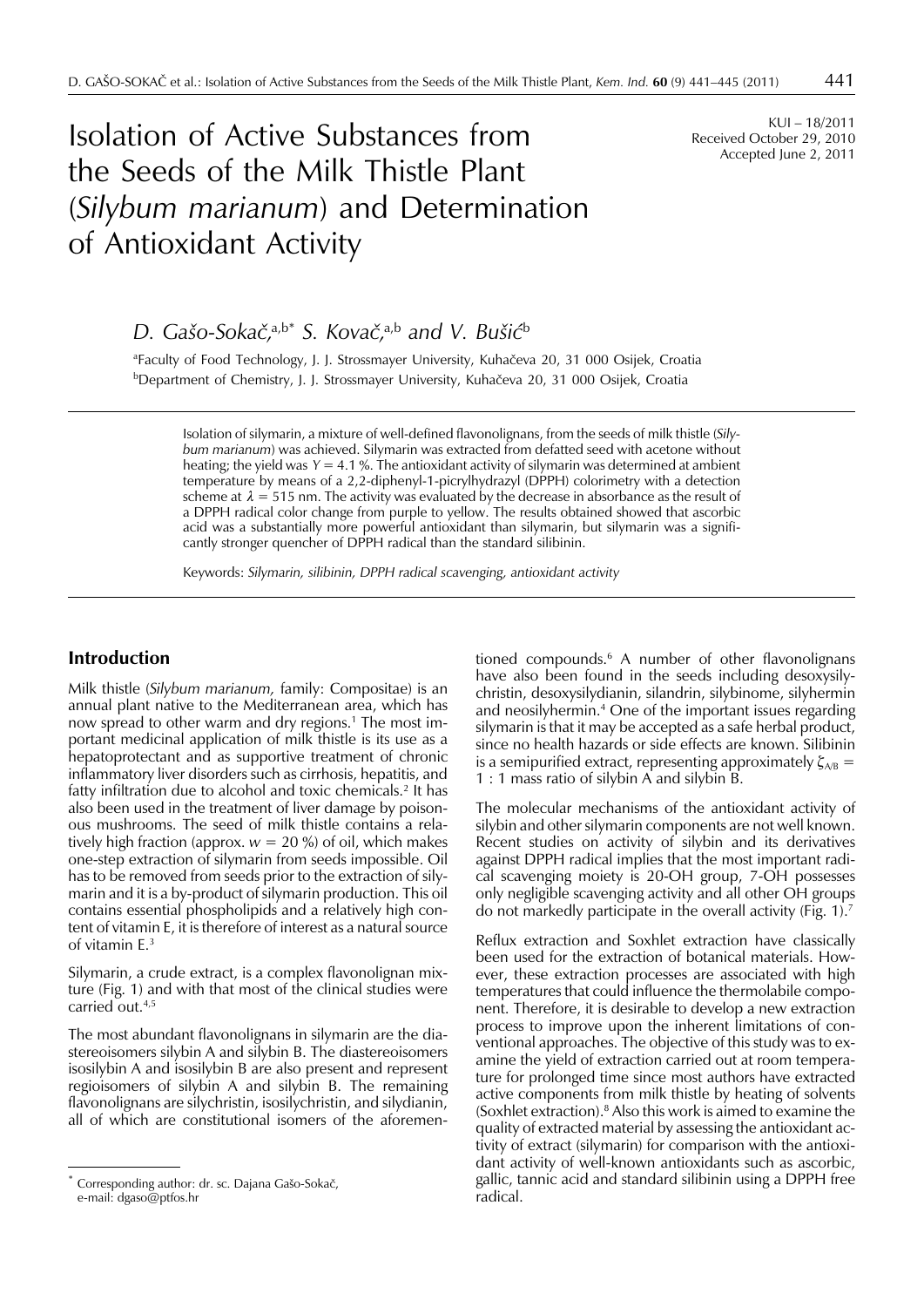

Slika 1– *Strukture glavnih komponenata silimarina*

## **Experimental**

The milk thistle seeds originated from Fero-Leko Ltd (Požega, Croatia). The ascorbic, gallic, tannic acids were of analytical grade and purchased from Sigma Chemical Co. DPPH (2,2-diphenyl-1-pycrilhydrazyl), and standard silibinin was purchased from Sigma Chemical Co.

#### **Isolation of oil from the seed**

The milk thistle seeds were ground and the moisture content was determined by drying to a constant mass at 105 °C. The moisture fraction was 5.02 %. The ground seeds (*m* = 50 g) of milk thistle were defatted in Soxhlet apparatus with hexane for 3 h. After filtration and evaporation of the solvent, *m* = 14.53 g of pale yellow oil (yield *Y* = 27.54 % based on dry seed mass) was obtained.

#### **Isolation of silymarin from the seed**

The defatted seed powder ( $m = 37$  g) was transferred into a flask fitted with a condenser and 190 mL of acetone was added and stirred for  $t = 72$  h at room temperature. After filtration and concentration of the silymarine fraction under vacuum, the yellow residue was dissolved in methanol (100 mL) and partitioned with hexane  $(3 \times 200$  mL). Methanol extract was partitioned with diisopropyl ether, and evaporated. The remaining solid was dried to obtain  $m = 1.52$  g  $(Y = 4.1 \%)$  of silymarin.

#### **Free radical-scavenging method**

The antioxidant activity of silymarin was measured in terms of hydrogen donating or radical scavenging ability using the stable DPPH radical.<sup>9</sup> A methanol solution  $(0.05 \text{ mL})$  of a sample of various mass concentrations ( $\gamma = 0.1 - 2$  mg mL<sup>-1</sup>) was placed in a cuvette, and 2 mL of DPPH solution in MeOH  $(c = 6 \cdot 10^{-5}$  mol L<sup>-1</sup>) was added. The mixture was shaken vigorously, and then absorbance measurements commenced immediately. The decrease in absorbance at  $\lambda = 515$  nm was determined continuously with data being captured at 60 s intervals with a UV-VIS spectrophotometer Analytik Jena Specord 200, until the reaction reached a plateau. Methanol was used to zero the spectrophotometer. The absorbance of the DPPH radical without the antioxidant (i. e. the control) was measured daily. All determinations were performed in triplicate.

The DPPH radical mass concentration in the reaction medium was calculated from the following equation as determined by the linear regression:

$$
A_{515} = 0.02375 \gamma_T (DPPH) / (mg L^{-1}) - 0.0005
$$

with  $r = 0.994$ . The fraction of DPPH inhibited by sample was calculated according to the formula:10

$$
w = (A_{C(0)} - A_{C(t)}) / A_{C(0)}
$$

where  $A_{C(0)}$  was the absorbance of the control at  $t = 0$  and  $A_{C(t)}$  was the absorbance of the antioxidant at *t*, which varied with the different mass concentrations.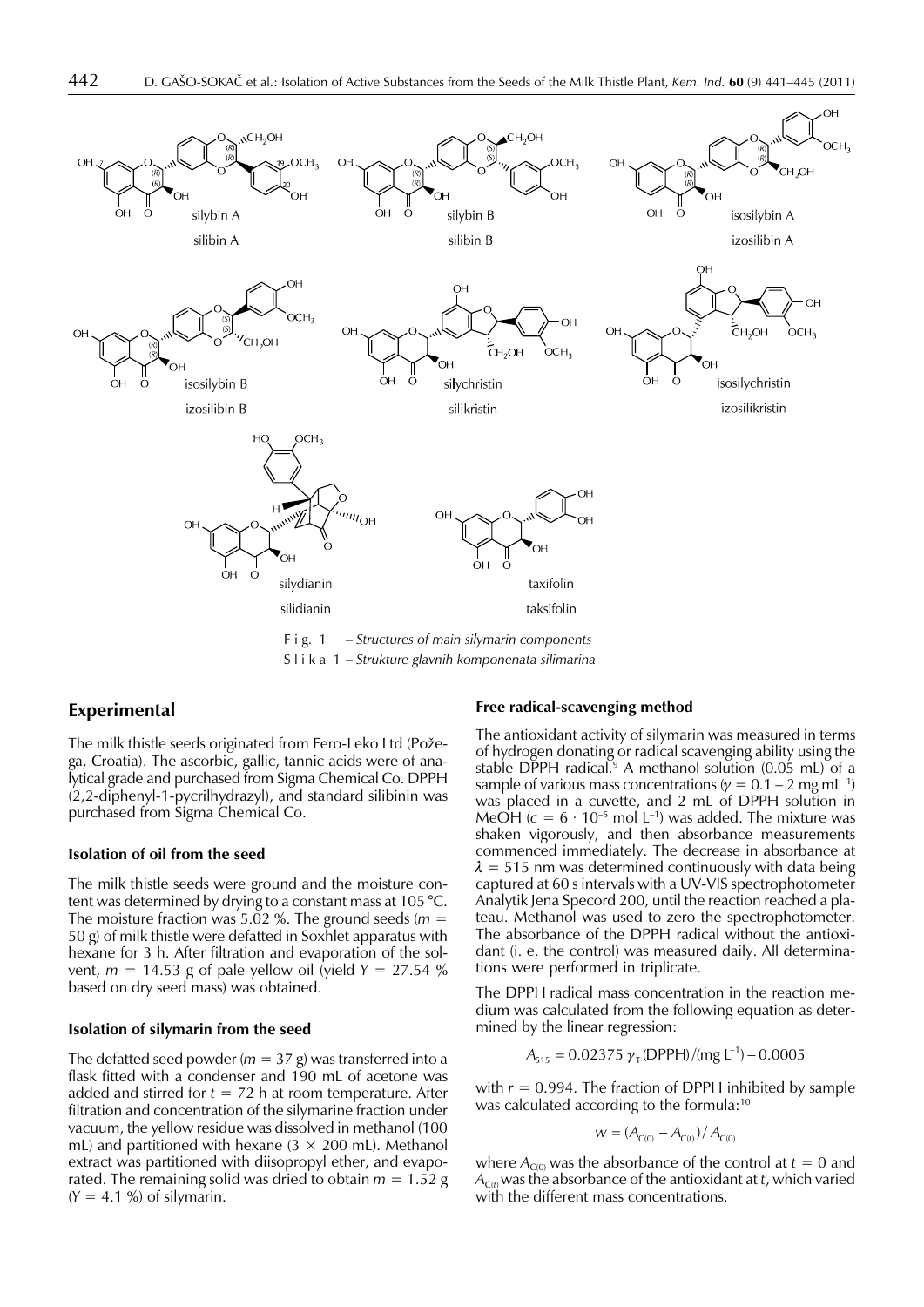#### **Results and discussion**

Recommended extraction procedures from literature emphasize the importance of removing the lipids from milk thistle seeds, prior to silymarin extraction. In comparing the maximum yields of the silymarin, defatted seeds yielded on average twice the quantity of compounds obtained for whole seeds under identical extraction conditions.<sup>8,11</sup> For extraction of oil we also used dichloromethane, the yield was similar as with hexane (*Y* = 27 – 28 % based on dry seed mass).

After removing the oil from the seed we extracted silymarin with acetone at room temperature. As expected, the extraction of the silymarin showed a general increase in yield with time, as equilibrium between the extracted com-



F i g. 2 *– Reduction of DPPH radical with solutions of ascorbic, gallic, and tannic acid, silymarin and silibinin at concentration*  $\gamma = 0.1$  *mg mL<sup>-1</sup>* 

Slika 2– *Redukcija radikala DPPH otopinama askorbinske, galne i taninske kiseline, silimarina i silibinina koncentracije*  $\gamma = 0.1$  *mg mL<sup>-1</sup>* 



F i g. 3 *– Reduction of DPPH radical with solutions of ascorbic, gallic, and tannic acid, silymarin and silibinin at concentration*  $\gamma = 2$  *mg*  $mL^{-1}$ 

Slika 3 *– Redukcija radikala DPPH otopinama askorbinske, galne i taninske kiseline, silimarina i silibinina koncentracije*  $\gamma = 2$  *mg mL<sup>-1</sup>* 

pounds and the solvent was approached. The best yield was *Y* = 4.1 %, after *t* = 72 h. Hot extraction using Soxhlet apparatus with acetone showed similar yield. We also used petroleum ether for extraction (cold extraction for 72 h), the yield was slightly lower (*Y* = 3.9 %). In order to preserve the thermolabile compounds we decided to recommend cold extraction of silymarine, since less compound degradation should occur as the temperature is lowered.

After extraction of silymarin its antioxidative activity was determined. The results (Figs. 2–3) showed the decrease in absorbance of the DPPH radical due to its reduction by different antioxidants. Absorbance decreased as a result of a colour change from purple to yellow as the radical was scavenged by the antioxidant through donation of hydrogen to form the stable DPPH-H. The data showed that the DPPH radical solution was bleached with all the samples tested. However, differences could be observed through different concentrations of antioxidants used.

Table 1 shows that ascorbic, gallic and tannic acids are superior inhibitors of DPPH radical compared to silymarin and silibinin. These percentages (Table 1) for used acids can be considered as a full reduction of DPPH radical, because after completing the reaction the final solution always possesses some yellowish colour and therefore its absorption grade compared to colourless methanol solution cannot reach 100 %. The steady state was reached after five minutes. Silymarin had nearly the same effect for the mass concentration  $y = 2$  mg mL<sup>-1</sup> (83 % of DPPH inhibited), however the steady state was reached after 35 min.

Table 1 – *Comparison of antioxidant activity of studied compounds*

Tablica 1 – Usporedba antioksidacijske aktivnosti istraživa*nih spojeva*

| Mass<br>concentration<br>of studied<br>compound                                    | Inhibition of DPPH radical<br>Inhibicija radikala DPPH<br>w / % |                                     |                                        |                        |                        |  |
|------------------------------------------------------------------------------------|-----------------------------------------------------------------|-------------------------------------|----------------------------------------|------------------------|------------------------|--|
| Masena<br>koncentracija<br>istraživanog<br>spoja<br>$\gamma$ / mg mL <sup>-1</sup> | ascorbic<br>acid<br>askorbinska<br>kiselina                     | gallic<br>acid<br>galna<br>kiselina | tannic<br>acid<br>taninska<br>kiselina | silymarin<br>silimarin | silibinin<br>silibinin |  |
| 0.1                                                                                | 94.86                                                           | 82.15                               | 92.66                                  | 14.77                  | 24.31                  |  |
| 0.25                                                                               | 95.58                                                           | 86.61                               | 94.20                                  | 34.77                  | 25.57                  |  |
| 0.4                                                                                | 96.06                                                           | 92.97                               | 94.26                                  | 43.54                  | 33.80                  |  |
| 1                                                                                  | 96.34                                                           | 94.08                               | 94.38                                  | 66.15                  | 33.80                  |  |
| $\mathfrak{D}$                                                                     | 96.57                                                           | 95.05                               | 94.92                                  | 83.64                  | 46.00                  |  |

The absorbance of the solution decreases depending on the intrinsic antioxidant activity of the antioxidant as well as on the speed of the reaction between DPPH free radical and the antioxidant. In case of rapid kinetic behaviour, practically all samples of acid used at all concentrations reacted within a very short time, and a steady state was reached in a few minutes. On the other hand, for silymarin and silibinin slow kinetic behaviour implied longer periods before the steady state was reached at high mass concentrations.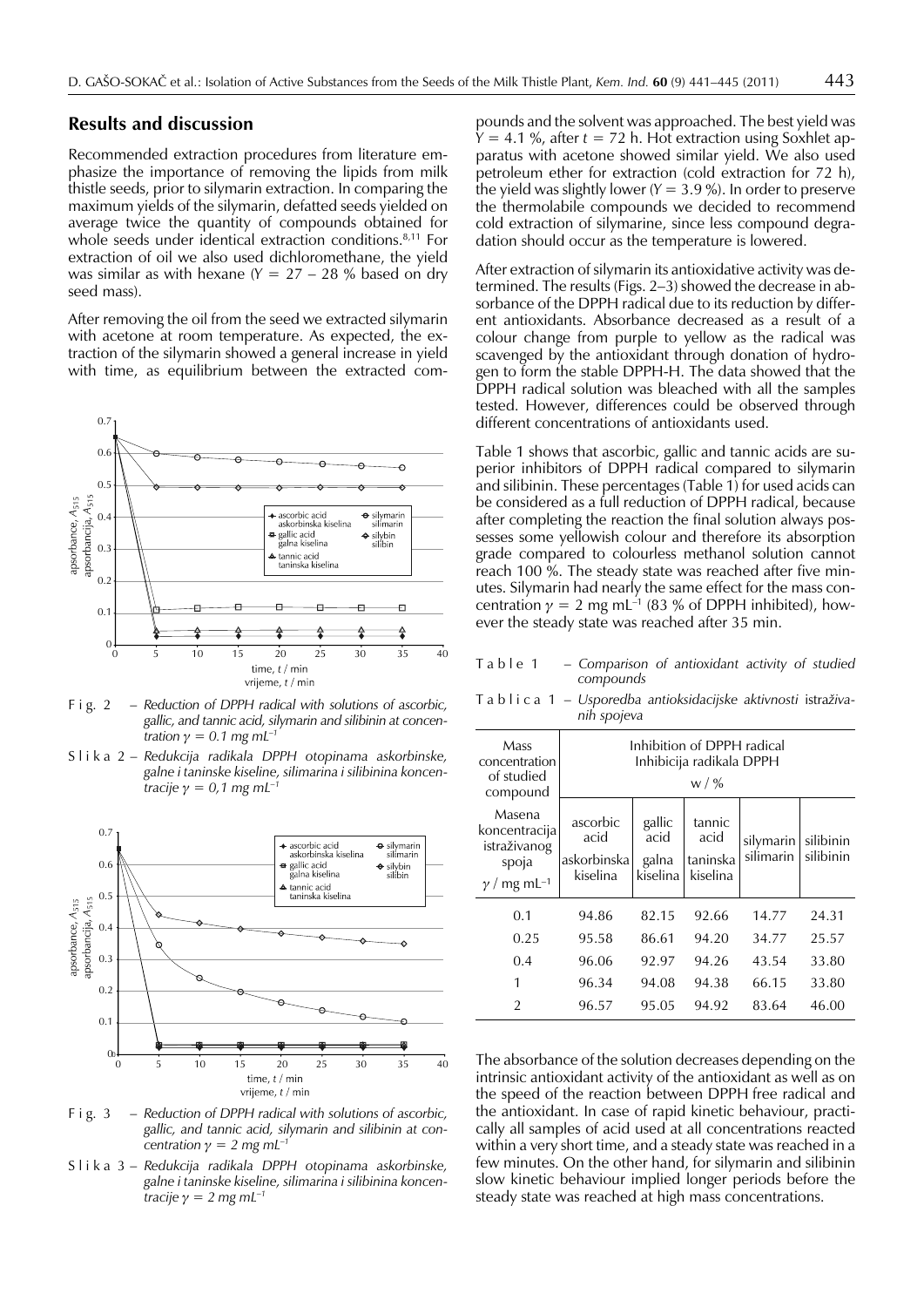

F i g. 4 – *Time dependent plots of residual DPPH radical for various initial mass concentrations of silymarin*

Slika 4 - Preostali DPPH u vremenu uz različite početne ma*sene koncentracije silimarina*

Data on the time course of absorbance (reaction kinetics) enable assessment of the extent of antioxidant activity for each sample. To do so, it was necessary to convert data on the reaction kinetics into new plots displaying the fraction of residual DPPH in solution as a function of time. The fraction of residual DPPH (DPPH $_{res}$ ) was calculated from:

$$
W_{\text{res}}(\text{DPPH}) = \gamma_t(\text{DPPH}) / \gamma_0(\text{DPPH})
$$

where  $\gamma_0$  and  $\gamma_t$  are initial mass concentration and mass concentration at *t* (Fig. 4).

The activity of all samples was calculated as the mass concentration of an antioxidant that reduced initial mass concentration of DPPH radical by 50 % ( $IC_{50}$ ). The lower the  $IC_{50}$  the higher was the antioxidant activity. The  $IC_{50}$  values (Table 2) showed significant difference between the free radical scavenging activity of silymarin and silibinin.

## **Conclusion**

In conclusion, the findings of the present study demonstrated that isolation of silymarin from milk thistle can be carried out without heating the solvent. The yield of the extraction was  $Y = 4.1$  %. Future work in extracting silymarin from milk thistle with other organic solvents (ethanol, acetonitrile, methanol) will also focus on temperature below the normal boiling point of used solvents.

Ascorbic, gallic and tannic acid were substantially more active at all concentrations used in comparison with silymarin, they almost completely reduced DPPH radical. The higher antioxidant activity of silymarin compared to silibinin can be explained by (1) the presence of taxifolin (which has chelating characteristics and antioxidant activity similar to that of quercetin) and (2) the ability of chemically unidentified polyphenols, which comprise 30 % of silymarin,<sup>12</sup> to scavenge free radicals. Although silymarin has lower antioxidant activity than the used acids, the results demonstrate that silymarin, as one of the best pharmacologically characterized plant extracts, besides its biological activities, can serve as antioxidant and free radical scavenger.

- Table 2  $-C_{50}$  for scavenging activity of studied compo*unds. Values were determined graphically from dose response curve.*
- Tablica 2 *IC50 antioksidacijske aktivnosti ispitivanih spojeva. Vrijednosti su odreðene grafièki.*

| Compound<br>Spoj                      | $IC_{50}/mg$ mL <sup>-1</sup> |
|---------------------------------------|-------------------------------|
| ascorbic acid<br>askorbinska kiselina | 0.052                         |
| gallic acid<br>galna kiselina         | 0.061                         |
| tannic acid<br>taninska kiselina      | 0.054                         |
| silymarin<br>silimarin                | 0.876                         |
| silibinin<br>silibinin                | 2.058                         |

## **References**

#### **Literatura**

- 1. *E. Leng-Peschlow*, Properties and medical use of flavonolignans (silymarin) from *Silybum marianum*, Phytother. Res. **10**  $(1996)$   $25-26$ .
- 2. *N. Škottová, V. Kreèman, V. Šimánek*, Activities of silymarin and its flavonolignans upon low density lipoprotein oxidizability *in vitro,* Phytother. Res. **13** (1999) 535–537.
- 3. *M. Hadolin, M. Škerget, Ý. Knez, D. Bauman*, High pressure extraction of vitamin E-rich oil from *Silybum marianum*, Food Chem. **74** (2001) 355–364.
- 4. *F. Kvasnièka, B. Bíba, R. Ševèík, M. Voldøich, J. Krátká,* Analysis of the active components of silymarin, J. Chromatogr., A **990** (2003) 239–245.
- 5. *D. J. Kroll, H. S. Shaw, N. H. Oberlies*, Milk thistle nomenclature: why it matters in cancer research and pharmacokinetic studies, Integr. Cancer. Ther. **6** (2007) 110–119.
- 6. *P. R. Davis-Searles, Y Nakanishi, N. C. Kim, T. N. Graf, N. H. Oberlies, M. C. Wani, M. E. Wall, R. Agarwal, D. J. Kroll*, Milk thistle and prostate cancer: differential effects of pure flavonolignans from *Silybum marianum* on antiproliferative end points in human prostate carcinoma cells, Cancer Res. **65** (2005) 4448–4457.
- 7. *R. GaÞák, P. Sedmera, M. Vrbacký, J. Vostálová, Z. Drahota, P. Marhol, D. Walterová, V. Køen*, Molecular mechanisms of silybin and 2,3-dehydrosilybin antiradical activity role of individual hydroxyl groups, Free Radic. Biol. Med. **46** (2009) 745–758.
- 8. *S. N. Wallace, D. J. Carrier, E. C. Clausen*, Extraction of nutraceuticals from milk thistle, Part II. Extraction with organic solvents, Appl. Biochem. Biotechnol. **105–108** (2003) 891–903.
- 9. *W. Brand-Williams, M. E. Cuvelier, C. Berset*, Use of a free radical method to evaluate antioxidant activity, LWT – Food Sci. Technol. **28** (1995) 25–30.
- 10. *G. C. Yen, P. D. Duh*, Scavenging effect of methanolic extracts of peanut hulls on free radical and active-oxygen species, J. Agric. Food Chem. **42** (1994) 62–632.
- 11. *J. F. A. Barreto, S. N. Wallace, D. J. Carrier, E. C. Clausen*, Extraction of nutraceuticals from milk thistle, I. Hot water extraction, Appl. Biochem. Biotechnol. **105–108** (2003) 881–889.
- 12. *R. Gažák, D. Walterová, V. Křen, Silybin and silymarin new* and emerging application in medicine, Curr. Med. Chem. **14** (2007) 315–338.